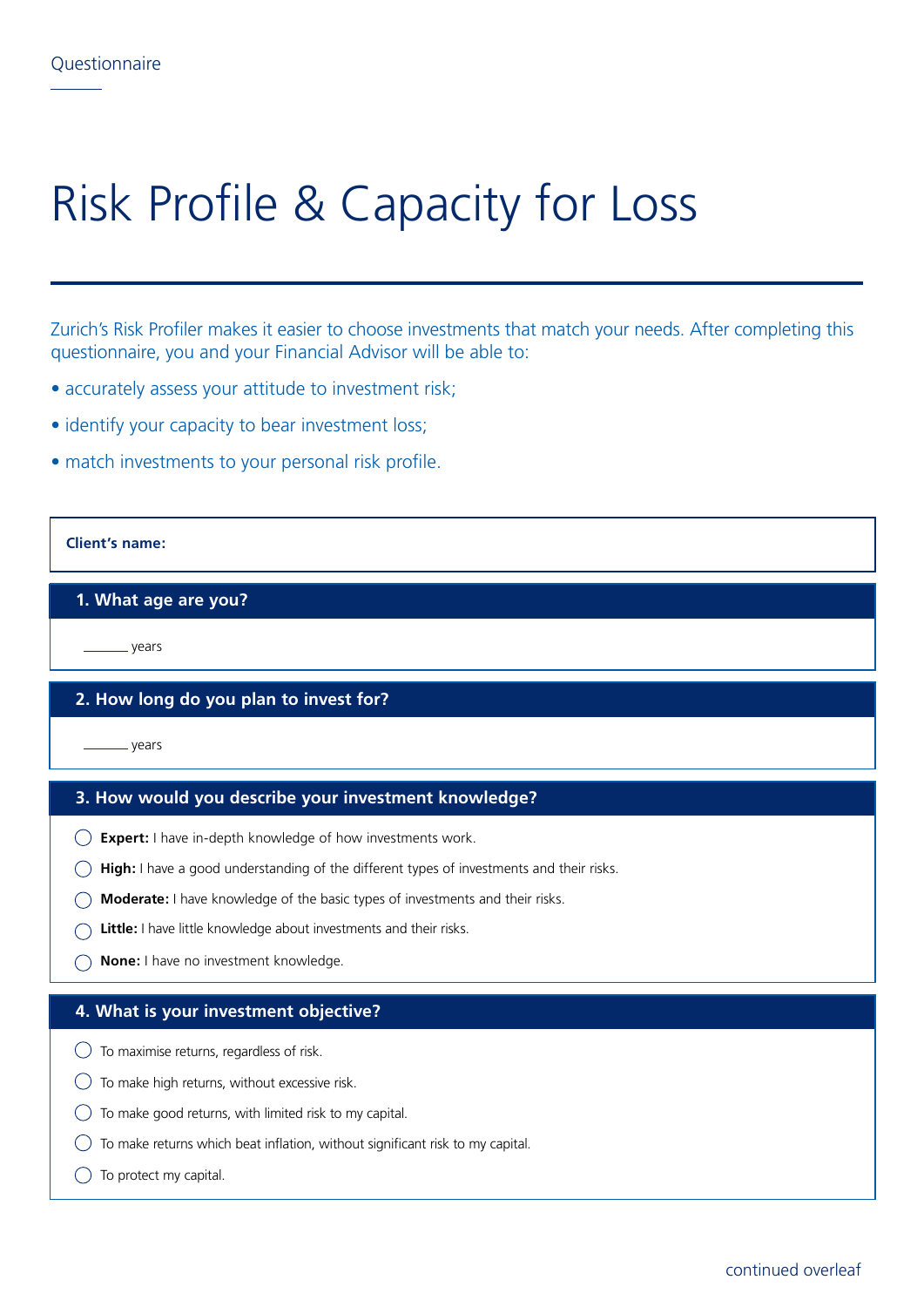# **5. How concerned would you be with a short-term (6 months) 10% decline in your investment?**

- $\bigcap$  Not concerned.
- $\bigcirc$  Slightly concerned.
- Moderately concerned.
- Very concerned.
- Extremely concerned.

# **6. What is your appetite for taking risk?**

If you invested €10,000 today, what range of potential values would you consider to be an acceptable return for your investment after 5 years?

- between €6,300 and €17,200.
- between €6,800 and €16,300.
- between €7,900 and €14,000.
- between €8,900 and €12,100.
- between €9,800 and €11,600.

# **7. What is your approach to taking risks?**

If you could increase the value of your investment by taking more risk, would you:

- Take a **LOT** more risk with **ALL** of your money.
- Take a **LITTLE** more risk with **ALL** of your money.
- Take a **LITTLE** more risk with **SOME** of your money.
- Be **UNWILLING** to take any more risk.

# **8. Do you have other savings available to you, should you encounter a financial emergency?**

- $\bigcirc$  No. I have no other savings I can use in the event of an emergency.
- $\bigcap$  I have some other saving, but nothing earmarked for a financial emergency.
- $\bigcap$  Yes. I have specific savings that I can use in an emergency.

### **9. If this investment were to perform poorly, what impact would this have on your financial well-being?**

- $\bigcirc$  It would have a big impact. This investment is required for a specific purpose.
- $\bigcirc$  It would have some impact. I would need to make some adjustments to my future plans.
- $\bigcirc$  It would have no impact, as I have other savings.